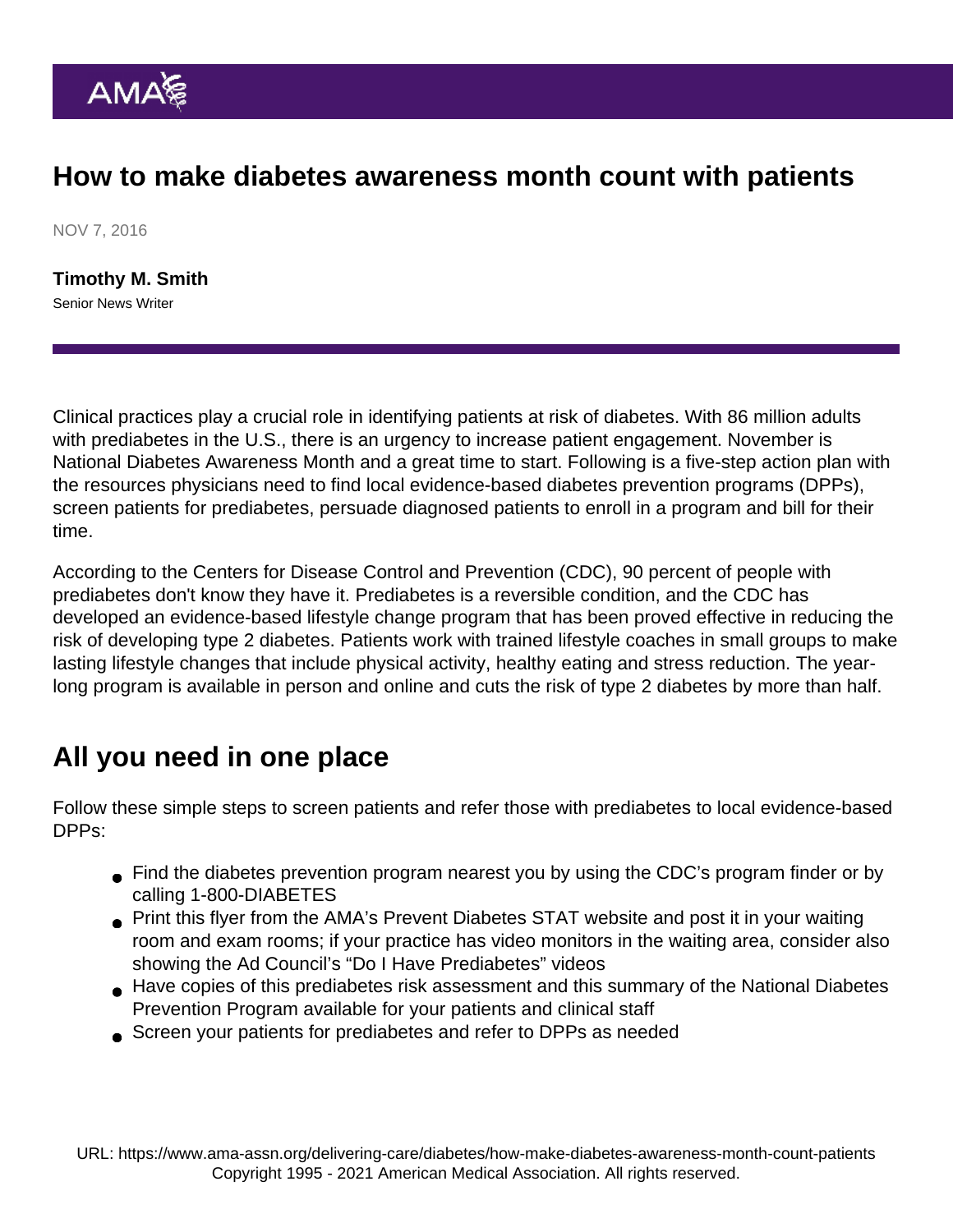[Know the ICD codes](https://assets.ama-assn.org/sub/prevent-diabetes-stat/downloads/commonly-used-cpt-icd-codes.pdf) you will need to obtain payment for prediabetes screening

Several of the AMA's diabetes awareness resources for patients are [also available in Spanish.](https://assets.ama-assn.org/sub/prevent-diabetes-stat/toolkit.html)

# Changing landscape supports DPPs

Half of all Americans 65 or older have prediabetes. With its final rule on the Medicare Physician Fee Schedule, the Centers for Medicare and Medicaid Services (CMS) has [expanded coverage](https://www.ama-assn.org/practice-management/medicare/final-medicare-fee-schedule-expands-dpp-boosts-care-coordination) of the National DPP to Medicare patients who are at risk of developing type 2 diabetes.

Meanwhile, state-level efforts have been improving screening of at-risk patients by health professionals and expanding coverage of DPPs by employers and insurers.

In Michigan, the AMA is engaged with Henry Ford Health System—one of the country's preeminent health care organizations—to increase the number of physicians and other health professionals who are screening patients for prediabetes and to encourage referrals of high-risk patients to evidencebased DPPs.

The AMA has also partnered with the Michigan State Medical Society on a [new effort](https://assets.ama-assn.org/sub/prevent-diabetes-stat/MI/) aimed at reducing the incidence of type 2 diabetes. The two organizations joined the Michigan Department of Health and Human Services as it kicked off its statewide [Diabetes Prevention Action Plan,](http://www.michigan.gov/documents/mdhhs/Michigan_Diabetes_Prevention_Plan-2016-2018_533605_7.pdf) which aims to increase awareness of prediabetes, expand health plan coverage of CDC-recognized DPPs and increase the number of health professionals in the state who screen and refer at-risk patients.

Michigan officials recently joined public health representatives from California, New York and South Carolina at the AMA's Chicago headquarters to share key data and lessons learned in their efforts to expand access to, and increase use of, DPPs in their states.

And in Utah, Intermountain Healthcare is partnering with the AMA and Omada Health to create a road map for large health care organizations across the country to adopt proven online behavior change interventions for at-risk patients and to integrate those programs into physician referral and clinical workflow.

## Improve practice, earn CME

The AMA's updated Prevent Diabetes STAT website now features [more robust information on](https://assets.ama-assn.org/sub/prevent-diabetes-stat/for-health-care-professionals.html) [diabetes prevention,](https://assets.ama-assn.org/sub/prevent-diabetes-stat/for-health-care-professionals.html) including the variety of screening methods, research on the effectiveness of evidence-based DPPs, details of coverage and cost of a CDC-recognized DPP and how to follow up